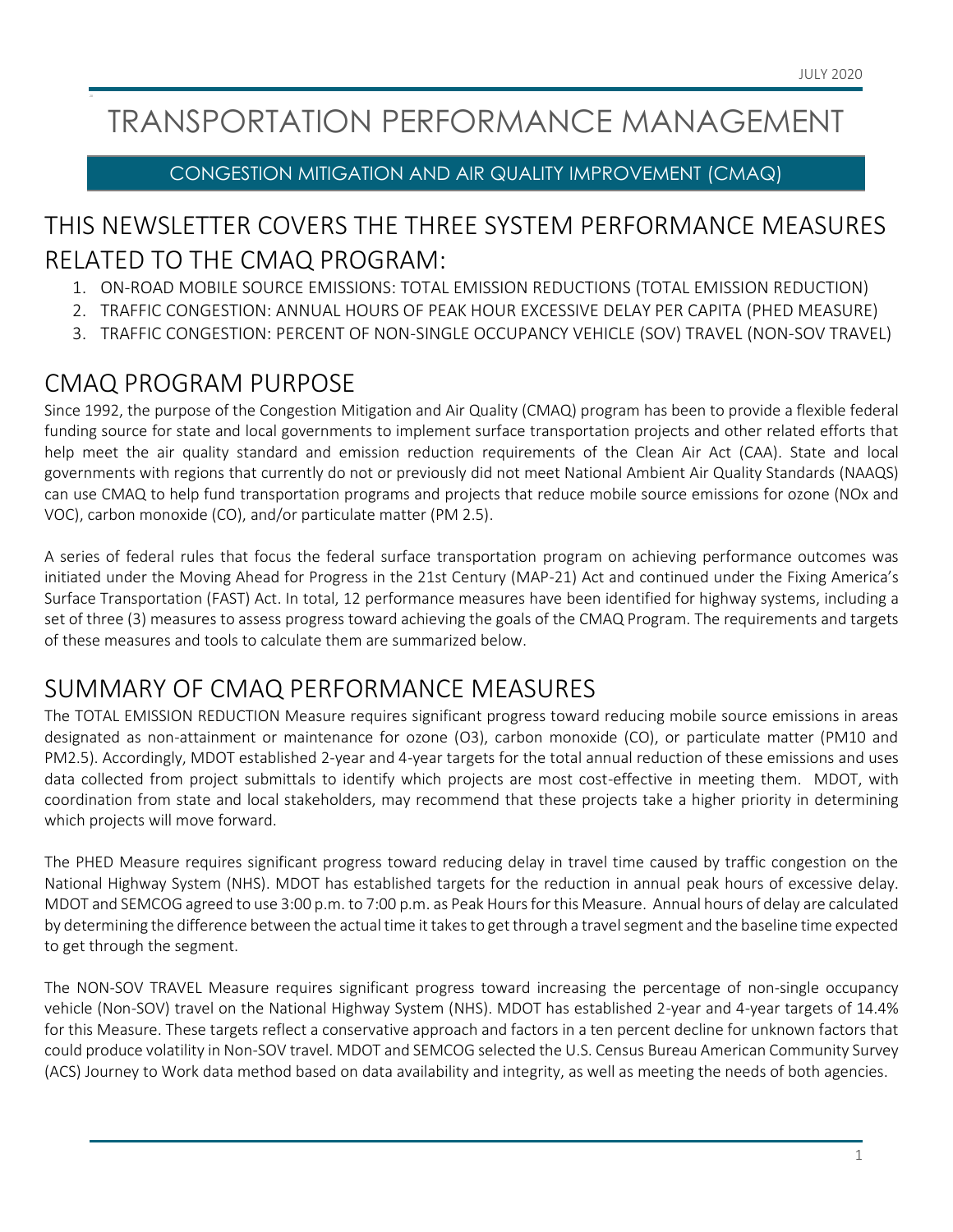### ON-ROAD MOBILE SOURCE EMISSIONS: TOTAL EMISSION REDUCTIONS

#### A primary focus of the CMAQ program is to fund transportation projects that reduce mobile-source emissions. Each project submitted for CMAQ funding must include an estimated reduction in emissions of primary pollutants.

Description: Measures are intended to assess the CMAQ program by measuring 2- and 4-year cumulative reported emissions reductions for all projects financed by CMAQ program funds. The regulation applies to any DOT and MPO with CMAQ funded projects in areas designated as nonattainment or maintenance for ozone  $(O_3)$ , carbon monoxide (CO), or particulate matter  $(PM_{10}$  and  $PM_{2.5}$ ) National Ambient Air Quality Standards (NAAQS). For the first performance period, the measure only applies to the seven counties that are within the SEMCOG boundaries. These counties have been designated nonattainment or maintenance for particulate matter (PM<sub>2.5</sub>).

Tool Used to Calculate Measure: The baseline information was pulled from the [CMAQ Public Access System](https://fhwaapps.fhwa.dot.gov/cmaq_pub/) for years 2014 through 2017. The emissions benefit information is one of the items reported in the tracking system, and this information was used to develop the cumulative 2- and 4-year mobile emissions targets. A yearly average emissions benefit for PM<sub>2.5</sub> was calculated based on 2016 and 2017 figures, and then reduced by 10% for unforeseen variables.

| Baseline On-Road Mobile Emissions Information |                                   |  |  |
|-----------------------------------------------|-----------------------------------|--|--|
| Year                                          | Particulate Matter (PM2.5 kg/day) |  |  |
| 2017                                          | 190.373                           |  |  |
| 2016                                          | 273.416                           |  |  |
| 2015                                          | 177.086                           |  |  |
| 2014                                          | 12.481                            |  |  |
| <b>Totals</b>                                 | 653.357                           |  |  |

#### Target Calculation Steps:

| <b>Particulate Matter</b>     |                               |  |  |
|-------------------------------|-------------------------------|--|--|
| Calculate average using years | $190.373 + 273.416 =$         |  |  |
| 2016 & 2017                   | 463.789                       |  |  |
| Divide by 2 to get yearly     | $463.789 / 2 = 231.894$       |  |  |
| average                       |                               |  |  |
| Reduce by 10% for             | $231.894 \times 90 = 208.705$ |  |  |
| unforeseen variables          |                               |  |  |
| Multiply by two for 2-year    | $208.705 \times 2 = 417.410$  |  |  |
| target                        |                               |  |  |
| Multiply by four for 4-year   | $208.705 \times 4 = 834.820$  |  |  |
| target                        |                               |  |  |

#### Target Summary:

| <b>Measure</b>                                                   | <b>Baseline</b> | 2-Year Targets  | 4-Year Targets  |
|------------------------------------------------------------------|-----------------|-----------------|-----------------|
|                                                                  | Condition       | <b>FYE 2019</b> | <b>FYE 2021</b> |
| <b>On-Road Mobile Source Emissions</b><br>for Particulate Matter | 653.357         | 417.410         | 834.820         |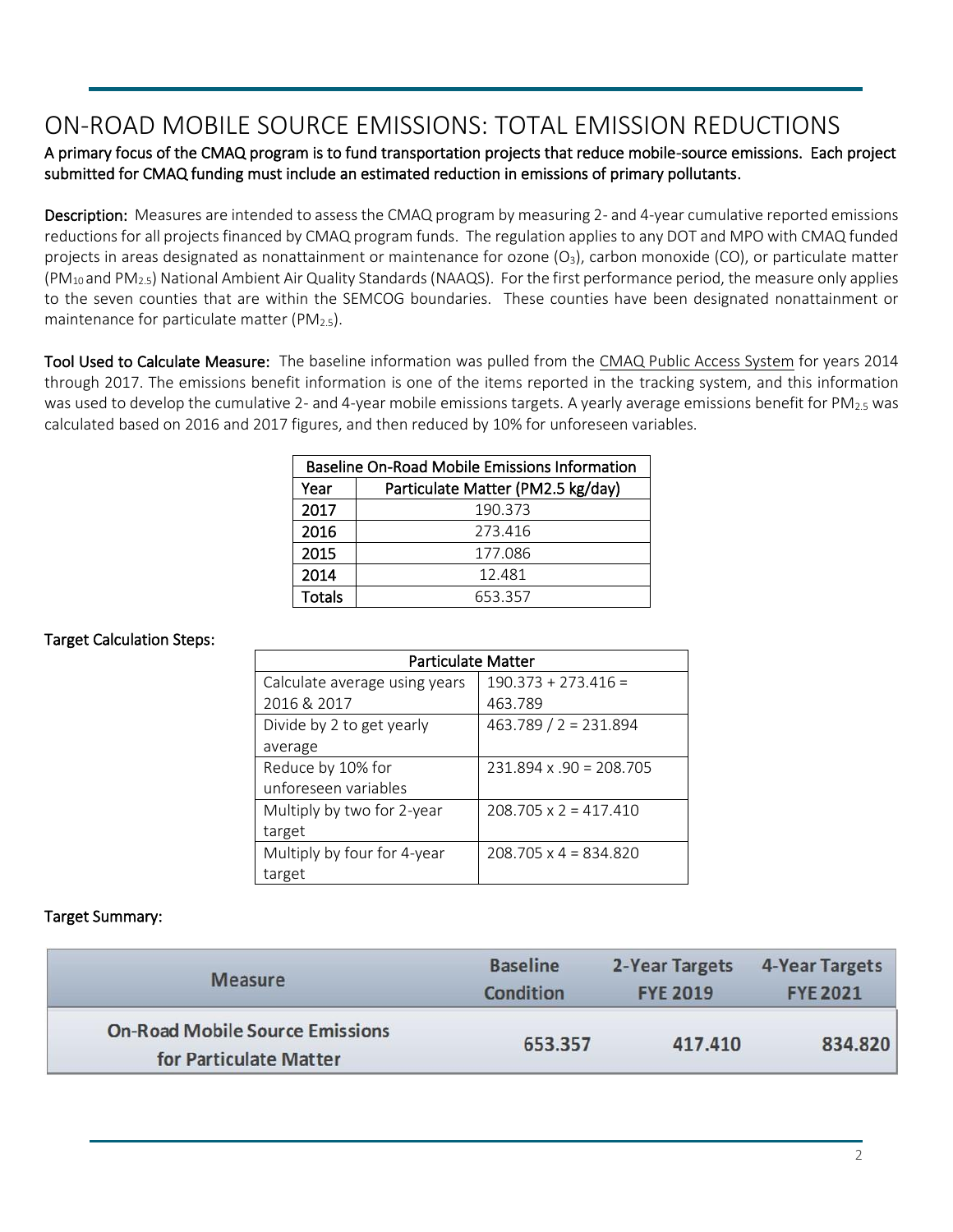## TRAFFIC CONGESTION: ANNUAL HOURS OF PEAK HOUR EXCESSIVE DELAY (PHED) PER CAPITA

Description: Tracks traffic congestion by measuring the annual hours of peak hour excessive delay per capita on the National Highway System (NHS). This measure applies to Nonattainment or Maintenance Urbanized Areas with NHS mileage, and a population greater than 200,000. However, this regulation has phase-in criteria for the first performance period (2018-2022) and is only applicable for an urbanized area with a population exceeding one million and meeting all other criteria. In Michigan, only the Detroit Urbanized Area meets all criteria for the first performance period.

Excessive delay is calculated for segments of the NHS where travel times show speed at twenty miles per hour or less, or sixty percent of the posted speed limit or less; whichever is greater, during fifteen-minute intervals per vehicle. The regulation applies to weekdays and prescribes a specific time for morning peak travel hours, and two options for the afternoon to provide flexibility to state DOTs and MPOs (3:00 p.m. to 7:00 p.m. or 4:00 p.m. to 8:00 p.m.). MDOT and SEMCOG agreed to use the 3:00 p.m. to 7:00 p.m. option as the data demonstrated had higher levels of delay per capita between 2014 and 2017.

Tool Used to Calculate Measure: The data for the measure comes from the National Performance Measure Research Data Set (NPMRDS), Highway Performance Monitoring System (HPMS), Annual Average Daily Traffic (AADT), Annual Vehicle Occupancy rates (provided by FHWA), and may utilize U.S. decennial census in lieu of HPMS for urbanized area boundaries. The analysis tool i[s RITIS.](https://michigan.ritis.org/analytics/)

Please note that in late April there were changes made by FHWA that impacted the data outputs in RITIS for the PHED measure. The official average vehicle occupancy values to be used in the PHED per capita metric were released by FHWA and this was updated in RITIS. Also, FHWA provided new guidance on how to address segments that are not entirely on the NHS. A third change was HPMS facility type 6 in addition to facility types 1 and 2 are now included when calculating metrics. The combination of these changes impacted the PHED per capita measure. The target was developed prior to these changes being made in RITIS. The target was set conservatively with a 20% factor for unforeseen variables such as the above.

#### Target Calculation Steps:

- In RITIS, select the 'MAP-21' widget
- In the MAP-21 widget, under geography select 'UZA' and type 'Detroit'
- Under Select measures choose 'Annual Hours of Peak Hour Excessive Delay Per Capita'
	- o Set target to less than desired hours (for this target 22 hours was selected)
	- o Choose evening peak period (for this target 3pm-7pm was used)
- Years 2014 through 2018 were selected to help set the target
- Select 'Save Widget'
- The table below is the RITIS output from mid-March when data was collected to set the target

| Calculate average using years $2014 - 2017$                    | $19.21 + 18.28 + 21.23 + 14 = 72.72$                             |
|----------------------------------------------------------------|------------------------------------------------------------------|
| Calculate the yearly average                                   | $72.72 / 4 = 18.18$                                              |
| Increase the yearly average by 20% for<br>unforeseen variables | $18.18 \times 1.2 = 21.81$<br>*Target was rounded up to 22 hours |

#### Target Summary:

| <b>Measure</b>                   | <b>Baseline</b><br><b>Condition</b><br>(2014 to 2017) | 2-Year Targets<br>CYE 12/31/2019 | 4-Year Targets<br>CYE 12/31/2021 |
|----------------------------------|-------------------------------------------------------|----------------------------------|----------------------------------|
| <b>Peak Hour Excessive Delay</b> | 18 hours, 30 min                                      | N/A                              | 22 hours                         |